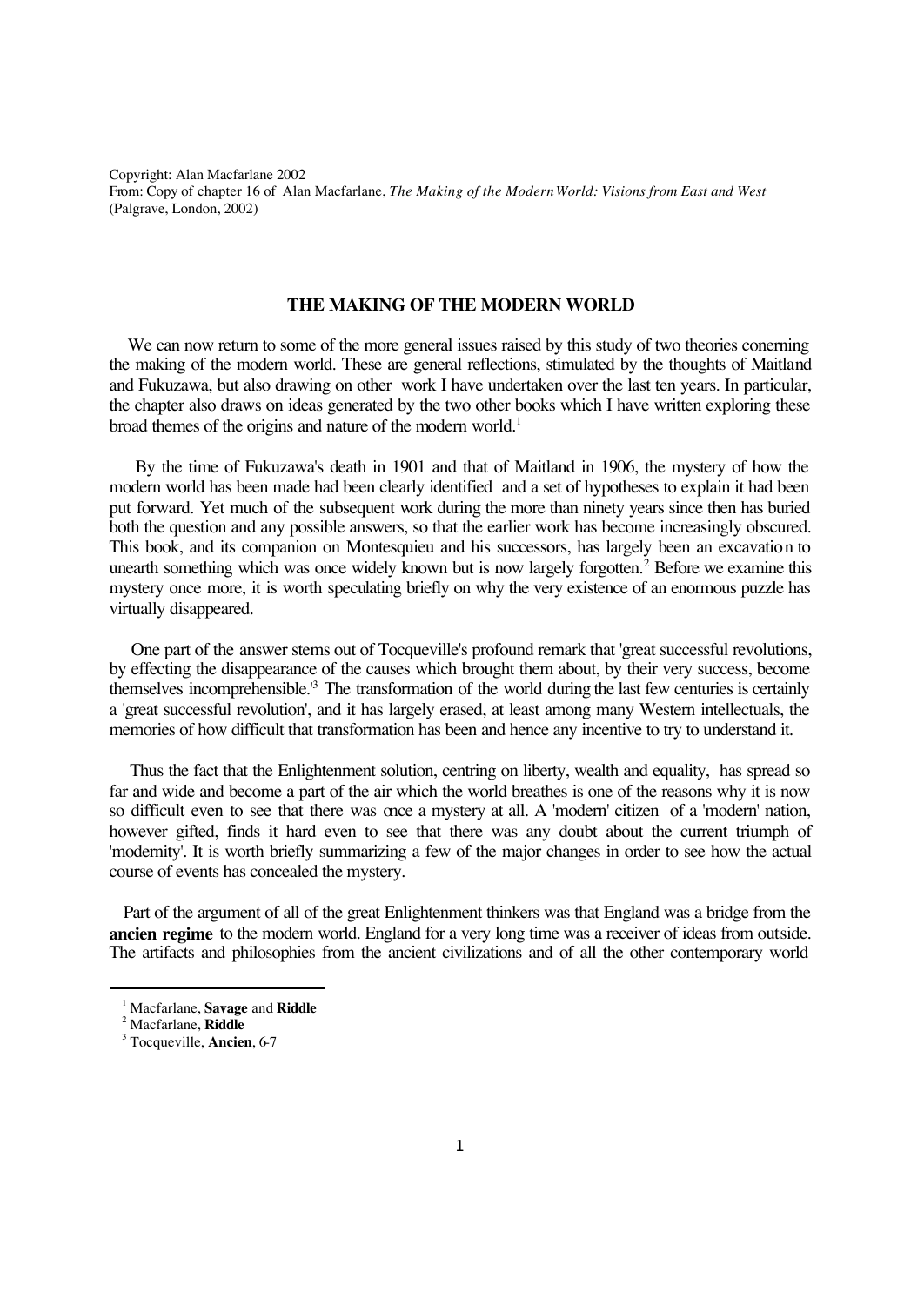civilizations poured into her over the centuries, were modified and then disseminated again. This transference is equally true of other countries. What makes England special is a set of accidents. At a crucial point, when western Europe was on the ascendant, England took the lead. It was able to do so because through the process of the absorption of ideas, it largely developed a new socio -technical form, the industrial system. At the same time it had accumulated the largest empire the world has ever known, including the vast population of India, and it replicated itself within this empire as well as on the continent of North America which would one day be the dominant power on earth.

This means that the curious set of institutions, funnelled through one small island, spread widely over the world. With the demise of communism and with the creeping capitalism of China, there are now only limited alternatives to the system which evolved over the centuries in England. If we probe below the surface we shall find that now, while England itself has shrunk to a second-rate power, the 'virtual' England spreads very widely. It has lost its Empire, but to a large extent the inner principles which made it so odd in the middle of the eighteenth century are now taken for granted either as a reality or an aspiration through much of the world.

The political trap has been broken, temporarily at least. The absolute sway of a single ruler or small group has been challenged and for all its weaknesses, democracy, the rule of the people by the people, is proclaimed as the only acceptable form of government. As Fukuyama shows, the victory of this form is only very recent. <sup>4</sup> As late as the 1960s the majority of the countries in the world were ruled undemocratically. Now there are only a few exceptions to democratic rule. Such democracy always involves some form of parliament. In this respect a system that has lasted a thousand years, in essence, in England, has become the basis of the world's political systems.

The central feature of the modern political system is the separation of political power from other forms of activity based on religion, kinship and economics. Although many countries are still struggling to attain or maintain this separation, it is an ideal in almost all. Put in other words, the central hope and message of Montesquieu and Tocqueville that political liberty is paramount has been achieved more widely than they could have hoped, and much of this has passed over the Anglo-American bridge.

Closely related to this is the legal system. The 'Declaration of the Rights of Man' in America, which proclaimed it as a self-evident truth that men were born equal and free, could only be conceivable within a certain legal order which supported individual rights and liberties, contracts and 'fair' trials. Again the exceptional, balanced, jury-based, non-arbitrary legal system that was developed in England from the twelfth century onwards has become absorbed into the legal systems of almost all the world. The basic principle which treats humans as equal at birth and with intrinsic and inalienable rights, irrespective of birth, gender, caste, class or creed, is now very widely accepted, at least as an ideal.

<sup>4</sup> See Fukuyama, **End of History**, 50.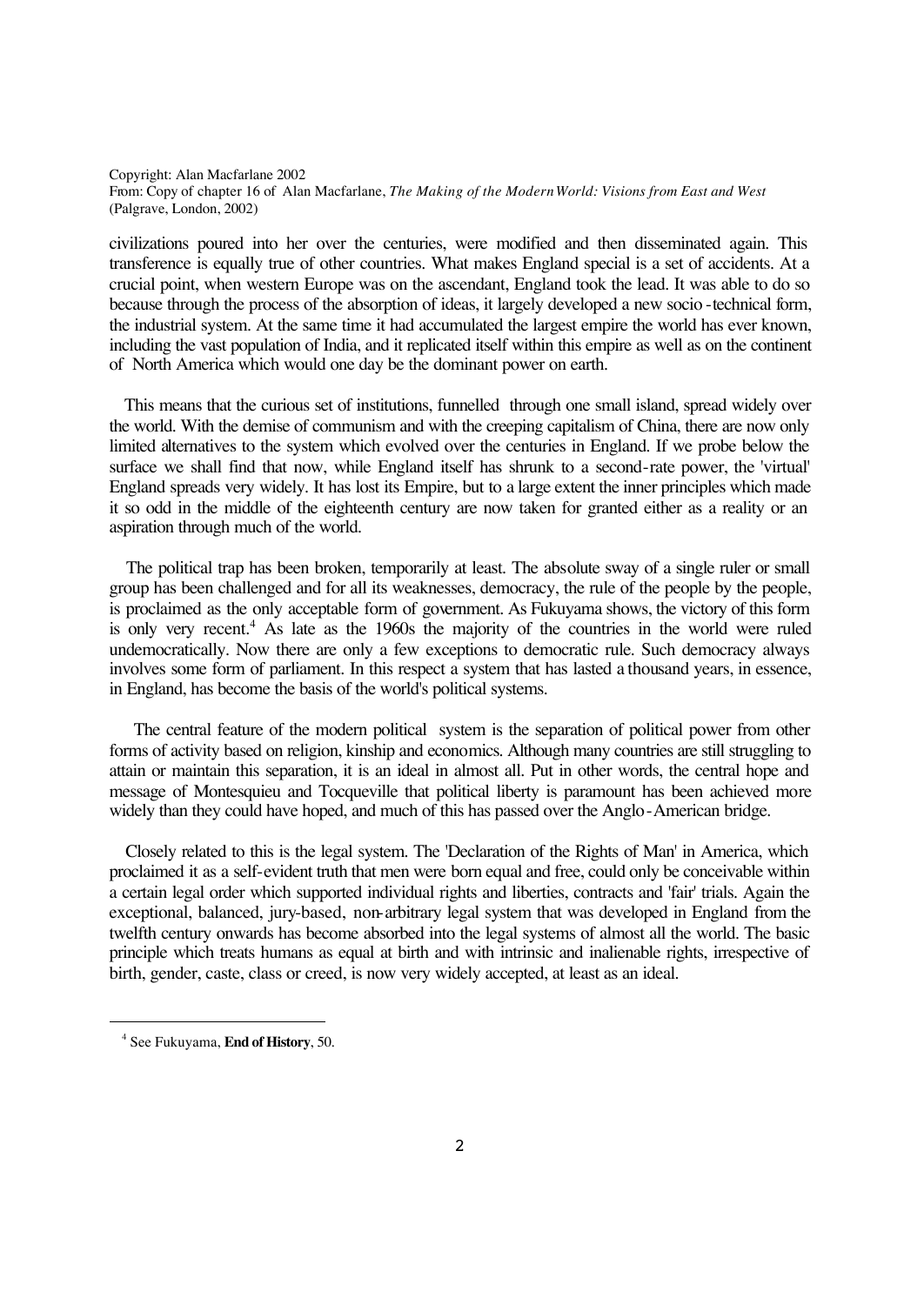Religious toleration is another Englightenment ideal which has widely been accepted. In 1700, 'freedom of conscience', the idea that a person's relation to God or whether he or she believed or engaged in religious rituals was their own private business, was present in a very limited part of the world. All through Catholic Europe, Islam, Hinduism and in large areas of Asian Buddhism, conformity to the major opinion was enjoined. The Counter-Reformation had re-captured most of Europe and in Calvinist countries such as Scotland there was intolerance of religious independence. The spread and increasing toleration of sectarianism, that separation of the public and private which Tocqueville documented, this and much else spread from the tiny enclave of Holland and England, through America until it is formally accepted in theory, if not in practice, through much of the world.

Turning to the Enlightenment hopes for greater equality, we again see a massive shift over the last three hundred years. The Enlightenment thinkers were deeply opposed to what Tocqueville termed 'caste', that is extreme, birth-based, stratification. In the eighteenth century, only a tiny fragment of the world espoused the idea that all forms of birth-based inequality were wrong - from slavery, to extreme privileges for the nobility. Yet this tiny minority view has now spread over most of the world. Although there are vast differences in **de facto** wealth, **de jure** distinctions are rejected almost everywhere.

Men are born equal - and 'men' includes 'women'. The equalization of the genders, an even more eccentric idea in the eighteenth century, is now a widespread goal. The emancipation of women in many parts of the world has been partially achieved, though inequalities of course remain. Foot-binding and **sutee** have been abolished and though bride-burning and female circumcision and **purdah** still continue, there is little doubt that an appreciable shift has occurred. The proportion of those who would openly subscribe to the view of women as a sinful, inferior, creature, born to be the slave of man, has decreased dramatically.

There has also been an opening up and levelling of knowledge. The closed worlds of priesthood and literati have begun to wither before mass education, the rapid spread of printing and other communication technologies, the growth of scepticism and tolerance. The ordinary educated citizen may not have specialist knowledge in many fields, but the division of knowledge is no longer between the tiny minority who have keys to all that is known, and the vast majority who are totally excluded.

Many of these changes have been made possible by the third of the Enlightenment forces, wealth. Adam Smith described in his **Wealth of Nations** the peculiar world of English capitalism with its odd disassociation of the economy from society, religion and politics. At that time, such a system only existed in a tiny part of north-western Europe and in America - perhaps five per cent of the world population. Now the system of market or consumer capitalism, with its division of spheres, division of labour, its in-built separation of fact and value and combination of private vice and public benefit, is almost universal. We have seen, during the last dozen years of the twentieth century, how two-thirds of the world's population in China, India, Eastern Europe and the former Soviet Union, have switched to this system in the hope of those materialist benefits which Smith promised. We are almost all capitalists or Smithians now, just as we are almost all followers of Montesquieu in relation to liberty - and the two,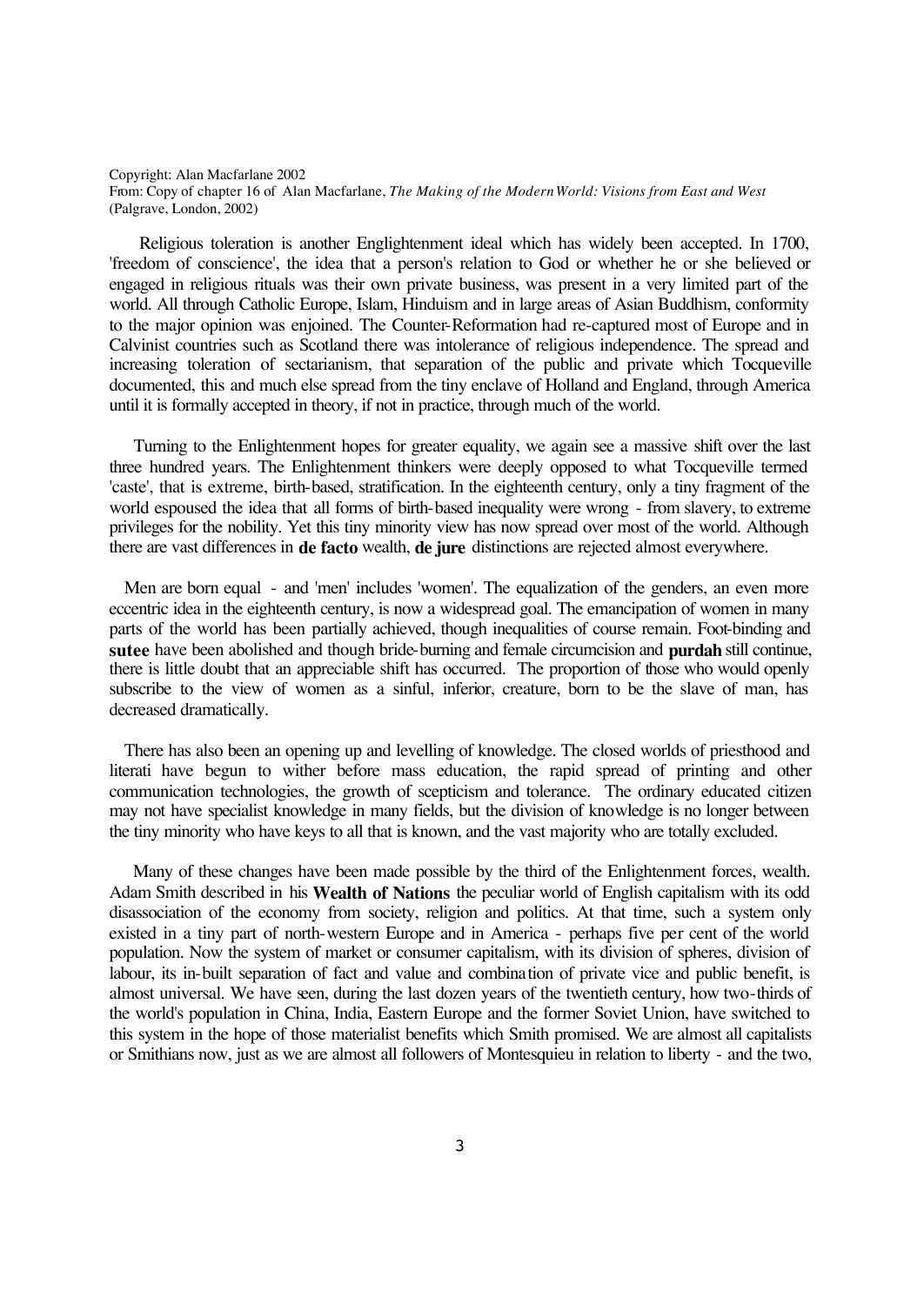as they showed, are connected.

Related to all of these forces, and indeed forming their underpinning, was the technological structure of a post-agrarian world, or what, in short-hand, we call the 'industrial revolution'. By 1700 England, with Holland, had already advanced a long way towards new forms of manufacturing, but most of it was focused on agriculture and its bi-products. There were already significant gains in efficiency and productivity. Then in the next century the treasures of the carboniferous mines were unlocked, and with steam and factories, mankind for the first time, as Wrigley powerfully argues, could live off the vast stores of fossil energy accumulated from the sun.<sup>5</sup> The techniques and their embodiment in work practices and behaviour were invented in England. By 1800 industrial civilization covered perhaps two per cent of the globe or less, some ten million people in the countries affected at the most. Two hundred years later the whole world has been transformed and the lives of thousands of millions are dependent on machinery and on non-human forms of energy.

In extending liberty, equality and wealth, some of the hopes and dreams of the Enlightenment thinkers have been partially achieved. That difficult balance of forces whereby religion, economy, polity and society were all restricted and separated, which they saw as only really existing in Holland, England, and partially in Switzerland, has, through America, become the almost universal premise of most nations in the world. The vision of our Enlightenment thinkers is far more secure now than it was three hundred, or even sixty, years ago.

\* \* \*

A second part of the answer to why the question has largely been forgotten lies in the development of theoretical frameworks since Maitland's death. These new historical and sociological paradigms have shaped our questions and our answers and they have been elaborated partly in response to the revolutions which have been described. Basically what happened was that under a number of pressures the 'shape' of the past changed. The Enlightenment account, from Montesquieu to Maitland, was quietly abandoned and a simple model of the past was developed whereby all societies went through a series of 'stages'. In essence, western Europe went through these stages first, and within western Europe, England did so a little earlier, but the rest of the world would inevitably do so. Whether this was seen within a Marxist framework, or an avowedly anti-Marxist one, as with the work of Walt Rostow, it was basically the same story, with images of a runway with societies, like planes, waiting to 'take off' into modernity. 6

<sup>5</sup> Wrigley, **People**, **Continuity**

<sup>6</sup> Rostow, **Stages**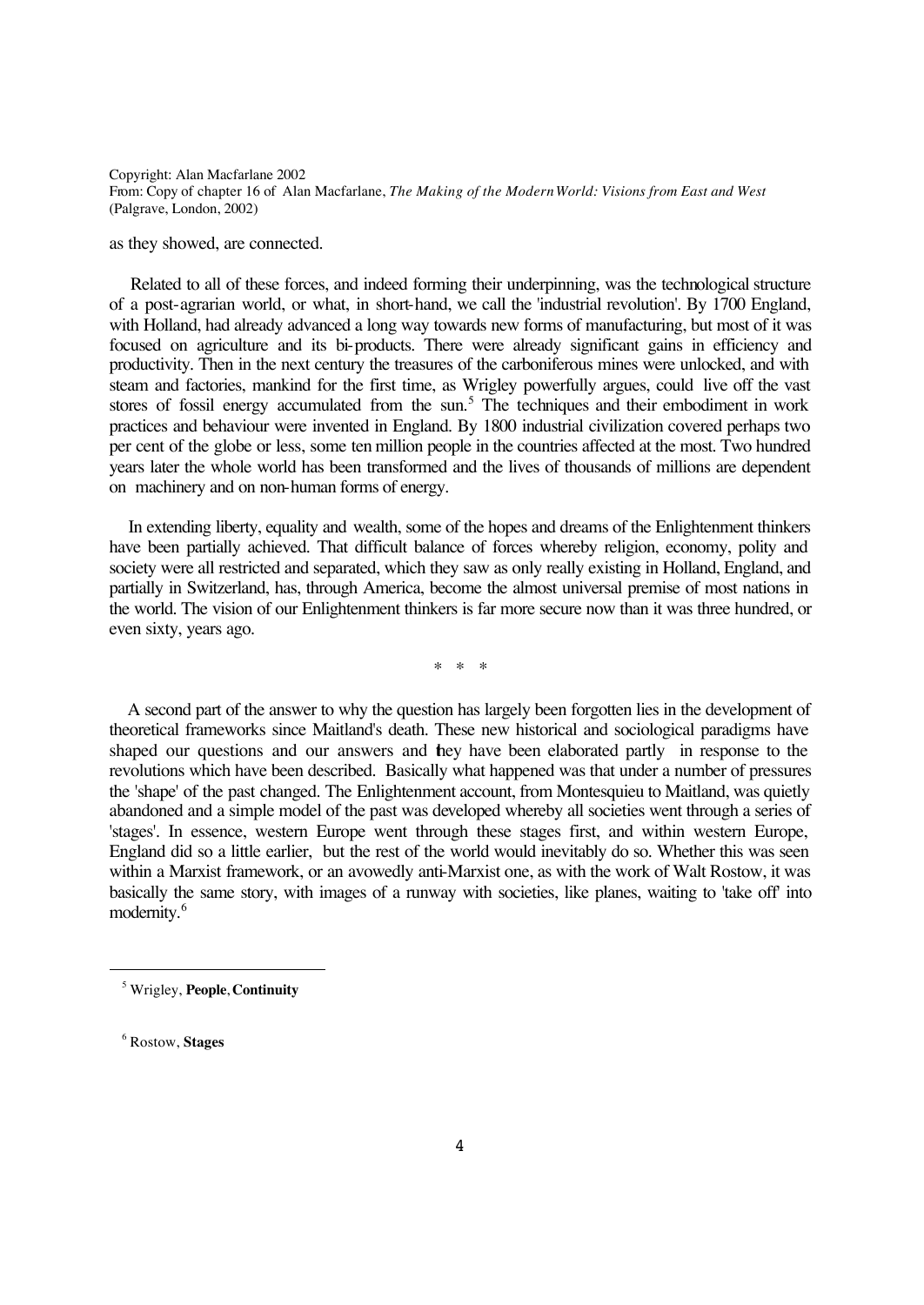According to a rising orthodoxy, the last thousand years of history was reduced to three 'stages'. Up to the fifteenth century, all of western Europe was 'peasant' and 'feudal'. Then there was a period of 'transition', a 'watershed', a century or two of revolutionary change, and then in the eighteenth century the modern capitalist and industrial world emerged. It was a neat and satisfying pattern with its radical oppositions of pre-capitalist/ capitalist, pre-industrial/ industrial, collective/ individualist and so on.

This three-stage model eliminated the mystery which I have been discussing and hence any chance of finding a solution. It was obvious that since all societies were moving along the runway, to do so was the 'natural' thing. 'Progress' was natural, and the problem was to understand why those few places, perhaps suffering from some variant of the terrible disease of 'Oriental despotism' or the 'Asiatic mode of production' seemed unable to 'take off'. The development of industrial capitalism was no problem. It was bound to happen, being part of the working- out of the spirit of history. The only question was where and when it would happen.

There was, in the Marxist version, an inner instability built into each mode of production, so that it was bound to evolve into the next, 'higher', stage. In a rather curious way, a Whig notion of inevitable 'progress' became mixed up with a Marxist version of the unfolding of history. The Marxist version was the most powerful of many variants since, in relation to recent history, it laid out in detail two basic modes of production in the West, the feudal and the capitalist. The historian's job was to describe how one inevitably led into the other. By the 1960's this was the framework which, despite some local resistance, dominated much of historical research on the last millenium.

Within this framework, the only questions to ask were how the inevitable contradictions within the feudal system occurred, the precise nature of the collapse and transformation to 'modernity', and the nature of the new world that was born. It was no mystery that it happened. It was bound to happen in one place, if not another. <sup>7</sup> Nor was there any problem in it being spread to other parts of the world since, in essence, the agrarian civilization of medieval Europe was basically of the same order as that of China, India or elsewhere. This was the paradigm within which I was increasingly taught in the early 1960's, as I have explained at more length elsewhere.<sup>8</sup> Within the debates of that time, there was hardly a mention of the Enlightenment alternatives sketched out in this book. The past was cut and dried, there was no real mystery or sense of wonder.

Other possible reasons for the loss of the earlier vision of continuity with change is suggested by James Campbell. He argues that attacks on the Stubbs-Maitland picture arise from a fear of appearing anachronistic. He notes that 'historians dread the charge of anachronism', that the 'principal element in

<sup>&</sup>lt;sup>7</sup> For a strong expression of such a view by a distinguished historian, see William McNeill in Hall and Jarvie, **Gellner**, 571-2

<sup>8</sup> See the introductions to Macfarlane, **Individualism**, and **Culture**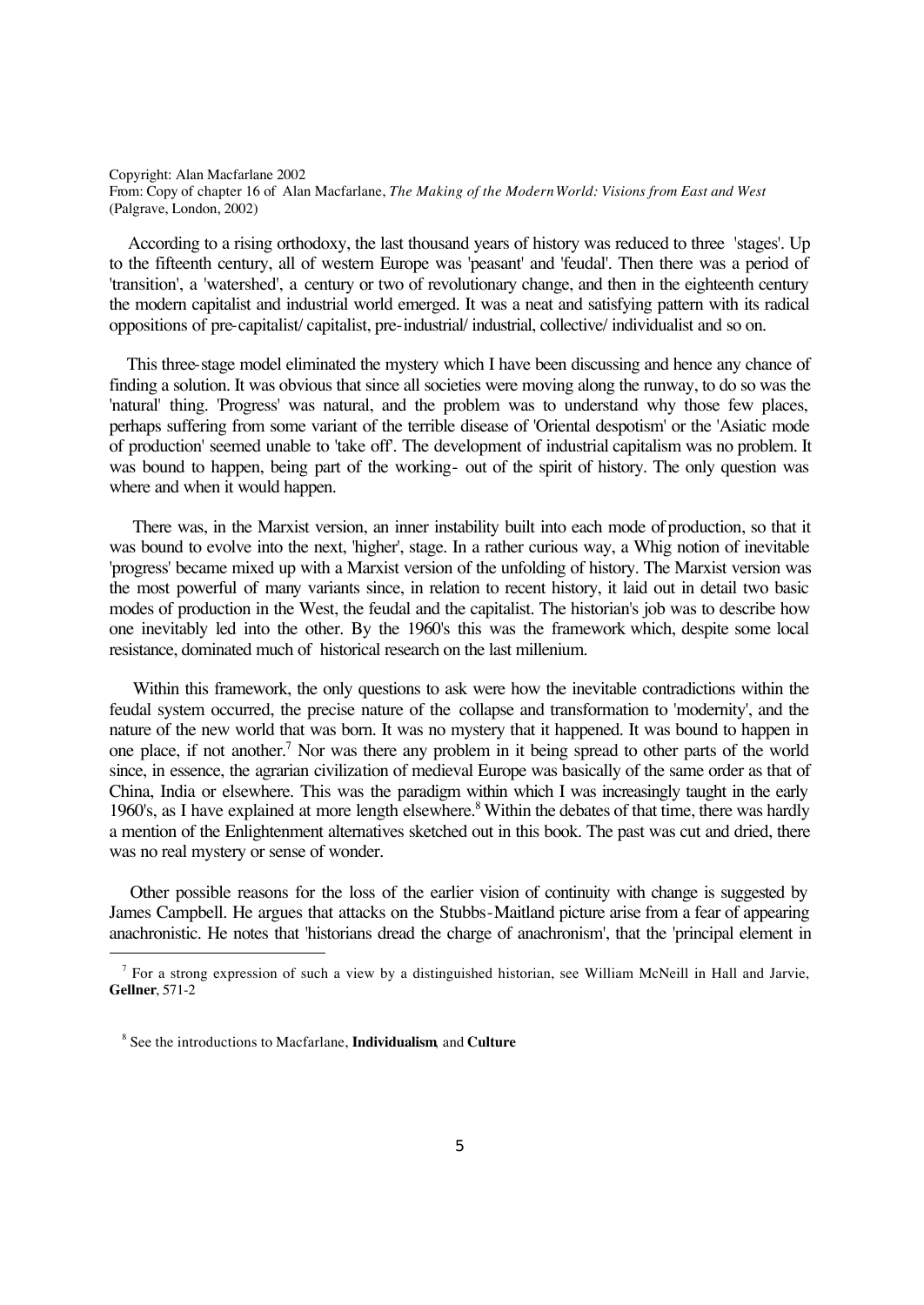the rejection of Stubbs has been a morbid fear of anachronism'. Campbell rejects the re-interpretation of the Anglo-Saxon and medieval history by many recent historians and again suggests that the reasons for their mistakes were 'many', but 'behind them all lies, one may suspect, again the fear of anachronism, reinfocing the belief that somehow or other everything changes in the sixteenth century'. Another reason why 'the study of the early history of England' moved to a situation where people were 'avoiding the largest issues and the most arresting questions' was that 'it had fallen into the hands of trained medievalists', who did not have the wide philosophical backgrounds of men like Maitland.<sup>9</sup>

\* \* \*

Looked at from the perspective of all of human history and all other human civilizations, what has happened during the last three hundred years is extraordinary. A new kind of civilization has emerged which has an unprecedented set of organizational principles. All other civilizations have been based on the principles of an ordering of institutional parts in two ways. There was a strict vertical hierarchy, some form of stratification where orders were integrated through a set of levels, whether castes or otherwise. These were based on birth and indicated to people where they were placed, how to behave, how to live. Yet the overturning of these premises is precisely what has happened in the last three hundred years and anarchy, on the whole, has not ensued. This is part of the tendency towards equality which Tocqueville analysed. That this happened raises two great questions. How did such a strange thing as the break-down of hierarchy occur, and how could a civilization not based on it work? What could hold equal people together and prevent them either from falling apart into atomistic confusion or, equally dangerously, from surrendering their liberty to some form of absolutist government?

Put in another way, the problem could be seen in terms of the loss of the sovereignty of groups. In the long history of mankind, people had always existed as subordinate to groups, but now, for the first time, a world arose where the individual came before the group. This is often seen as the quintessence of modern liberty. Again this poses the double question of how such a strange situation could have emerged, and, once present, how it could possibly work. Too much atomization would surely lead to the collapse of the social system. This was one of the great quandaries for the anthropology and sociology of the nineteenth century and lay behind many of its best-known theories.

Yet not only did this unprecedented social order work, it worked so well, at least at the material level, that the area where it first developed, Holland, England and then America and western Europe, rapidly became the richest and most powerful area of the world and hence dominated and spread its system, until, now, it envelopes almost the whole world. Likewise, it seems to work extremely well when transferred to parts of Asia, and particularly, in the early period, Japan.

One might put the same story in a slightly different way, following hints from Fukuzawa. Human life

<sup>9</sup> Campbell, **Anglo-Saxon**, xxix, 261, 267, 259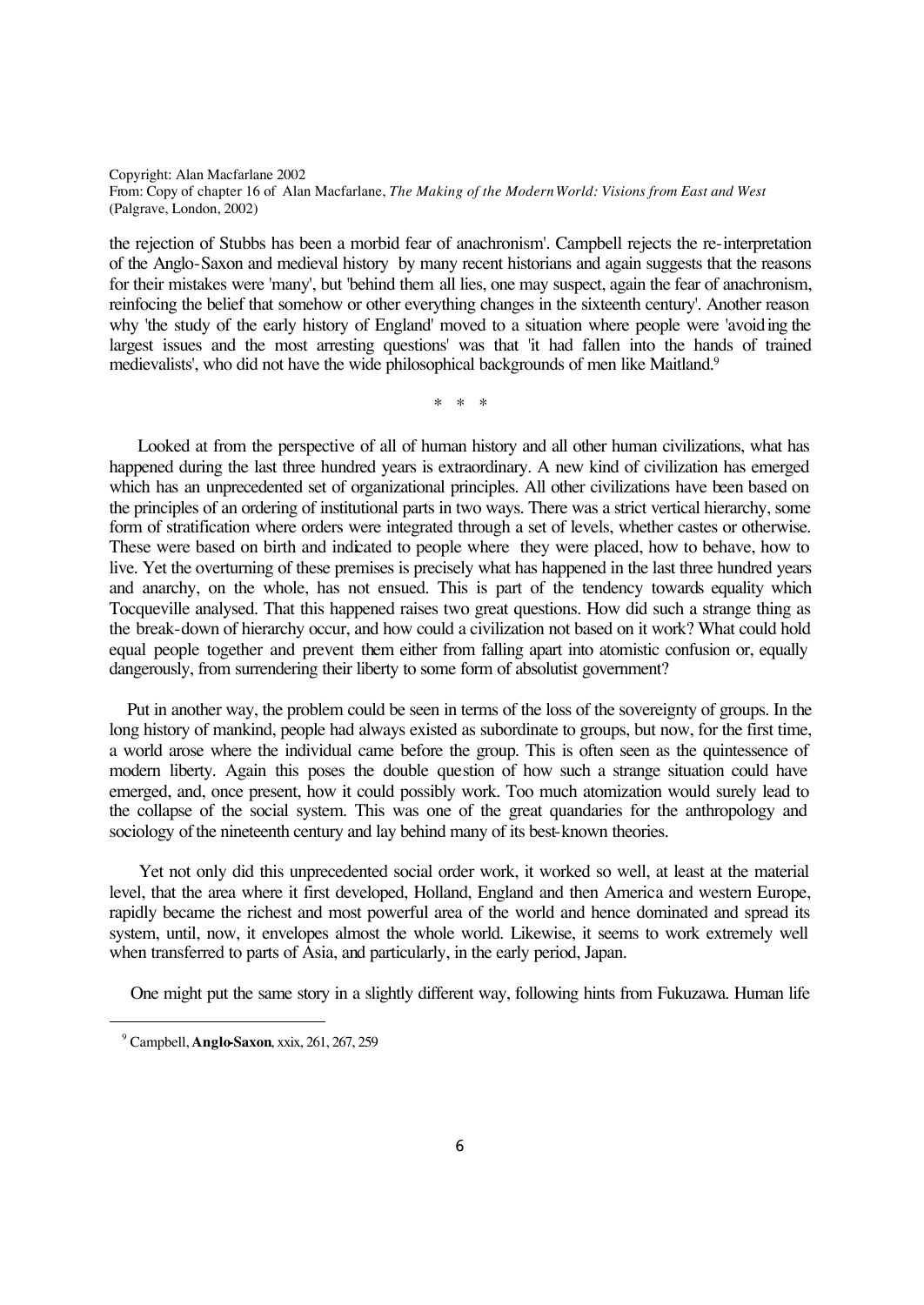can for convenience be divided into four major spheres, the pursuit of power (politics), the pursuit of wealth (economics), the pursuit of salvation and meaning (religion), the pursuit of social and sexual warmth (kinship). In the normal state of affairs these are fused into one totality, a holistic merging based on the dominance of one sphere to which everything else is secondary. Tribal societies provide this dominance or infrastructure through kinship, India and Islam through religion, traditional China through kinship and ethics (Confucianism), **ancien regime** Europe increasingly through kin-based politics. What is peculiar about modernity is that there is no institutional infrastructure, or, if it exists, it is provided by the impersonal, contextual, contractual pressures of the 'free' market economy and the ethic of trust upon which it has to be based.

Again one has to ask how such a state of affairs, where the spheres have become separated and balanced came about and, once dominant, how it can possibly work. People only kept together by the 'invisible hand' would surely soon realize that it was not just invisible, but did not exist. Anyway, how could the predatory tendency of each sphere to dominate the others be restrained and, furthermore, how were the different areas integrated when each was supposedly autonomous and proud of its liberties? For example, how was religion largely kept out of family relations, or kinship out of economics? These are themes discussed by Fukuzawa, Maitland and the Enlightenment thinkers.

To achieve and sustain such a balance over a long period is very difficult. Alwaysin human history the tendency for one, or two spheres in collusion, to dominate has quickly emerged and some form of **ancien regime** has established itself. Even in the twentieth century, those who worked in the name of the two massive ideologies of right (fascism) and left (communism) have been united in their attempts to bundle things together with one superior master, the State or Party. That they only very narrowly failed to return mankind to an undivided world where liberty and real equality of all men would have vanished is well known. The political institutions of modernity are extremely precarious and may well be transient.

If this stark and rough characterization of modernity is correct, it suggests two mysteries already referred to. The state of affairs which first became strongly evident in Holland and England, where liberty, equality (of a sort), and wealth were joined in new ways, is extraordinary. Firstly, it is historically and comparatively unique; no large-scale civilization has ever run for a period of several centuries on these principles. Secondly, it is extremely difficult to see how such a civilization could have emerged. Normally the balance tips one way or the other as wealth increases. One sphere, perhaps in collusion with another, comes to dominate and almost necessarily the group comes to dominate the individual. This had always happened in the past, yet, for the first time, it did not happen again. How did this astounding exception occur; what made it not only possible, but happen? This is the question which Maitland sought to answer. Linked to this is the question that has vexed many of the greatest thinkers from Montesquieu to Durkheim; what could possibly hold such a system together? If kinship was restrained, God was kept out of the market, the State inhibited, how or why should people work effectively together? These were the two great unanswered questions by the middle of the nineteenth century.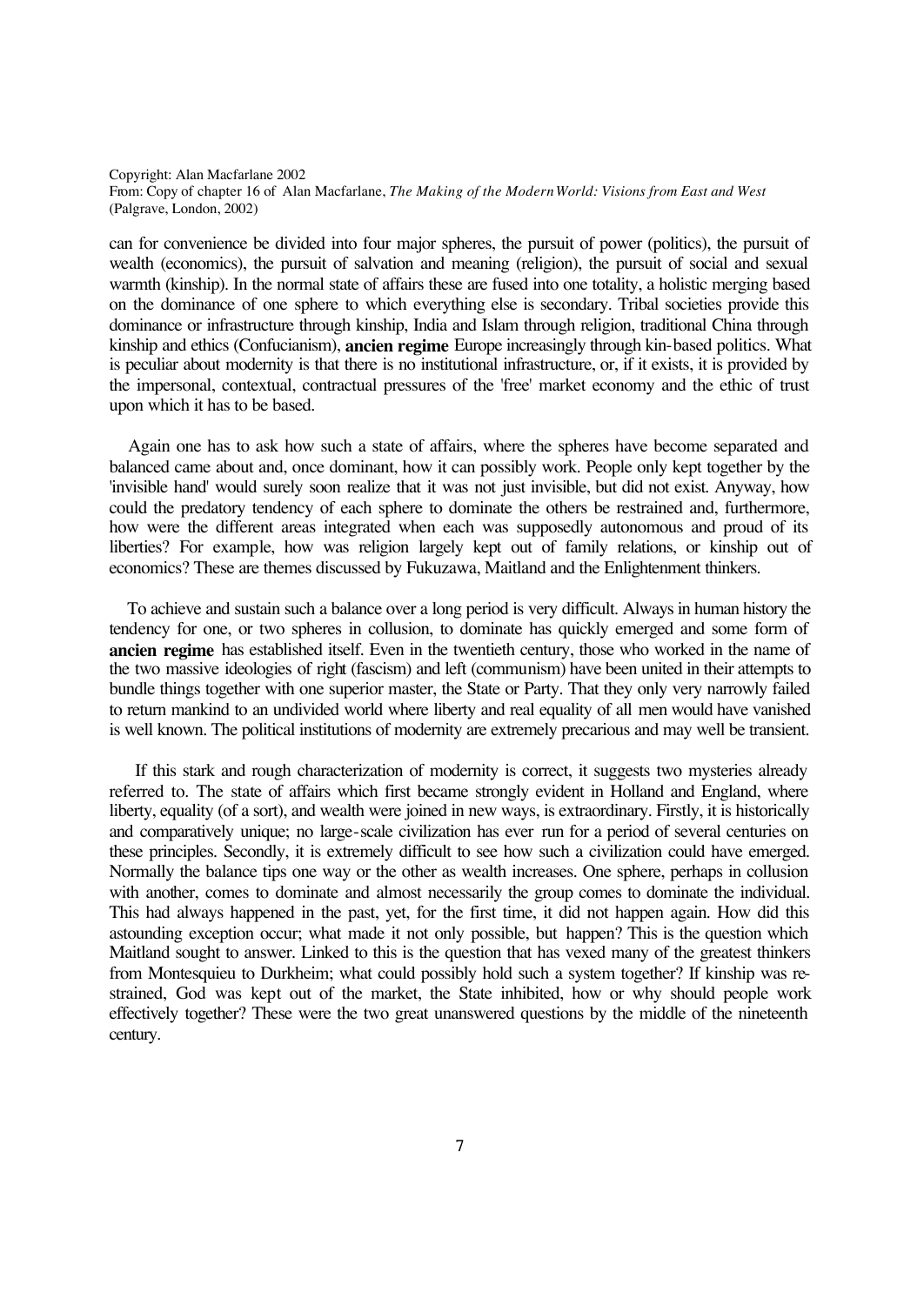We can call the two questions about modernity the historical and functional ones. The historical one is basically, when, how and why did the peculiarities of modernity - equality, liberty, individualism, the absence of infrastructural determination, first happen? Once such a civilization had occurred and once it had been shown that it produced wealth and power, it was soon emulated and its spread is less of a problem, though how it happened is very revealing, as we saw in the case of Fukuzawa and Japan. The first instance is particularly baffling and has attracted the thoughts of many great minds from the Enlightenment onwards. Yet the functional question is equally difficult to solve, that is the question of how such a system works. How is it possible to provide a balance which will give people an ability to work effectively together and yet not crush their liberty and individuality? 'Status' had been extremely effective in bringing civilizations up to a high level, but then proved too cramping for 'modernity' to emerge. Yet the conventional wisdom, which was that 'contract' or the division of labour provides the answer, was patently unsatisfactory. Humans only tied together by functional interdependence, as on a conveyor belt, do not have enough incentive for co-operative action outside the specific situation. 'Contract', which is immediate, rational, impersonal, is not a foundation for effective group action. It is temporary and dyadic by definition. Thus the conventional wisdom of nineteenth century sociology, of the movement from status to contract, from mechanical to organic solidarity, of community to individual, are all unsatisfactory.

The mystery deepens if we re-phrase the puzzle in slightly different words as follows. In order for humans to achieve their ends, they need to enter into a social contract with others. This is Thomas Hobbes' main point. To overcome narrow individualistic competition and the war of all against all, it was necessary to forgo some power and allocate it to the governor, Leviathan. More normally, rather than erecting a State, early societies were formed into kinship-based groups, which we term the tribal stage. As State-based systems emerge, they usually build themselves upon these kinship groupings and re-order them through religious (caste) or State hierarchies (Confucian China) which can integrate wider groupings but still maintain their kinship base. What is central to all of this is that these are systems founded upon status, blood birth. What Hobbes envisaged was different, entirely contractual, not based on religion or kinship, but secular and individualistic. Yet Hobbes' system was tied together by one system of loyalties alone, those to the State. The only subordinate groups were corporations licensed by the State.

Thus the large-scale civilizations which first emerged tended to re-enforce the birth-status groupings, caste and kinship, while integrating them into a powerful State. Much of Indian and Chinese history fits broadly within this pattern. A second variant, which we often describe as the **ancien regime**, was somewhat different. There were functionally defined birth statuses - peasants, nobility, bourgeois, clergy - but alongside these there were also many groupings with some contractual mobility. Yet while these groupings were not based on birth, they were explicitly recognized and licensed, as it were, by the State. Thus all meaningful groupings either derived from birth or from delegated power from the State.

In such a social structure, as wealth increases it automatically strengthens the organising institutions of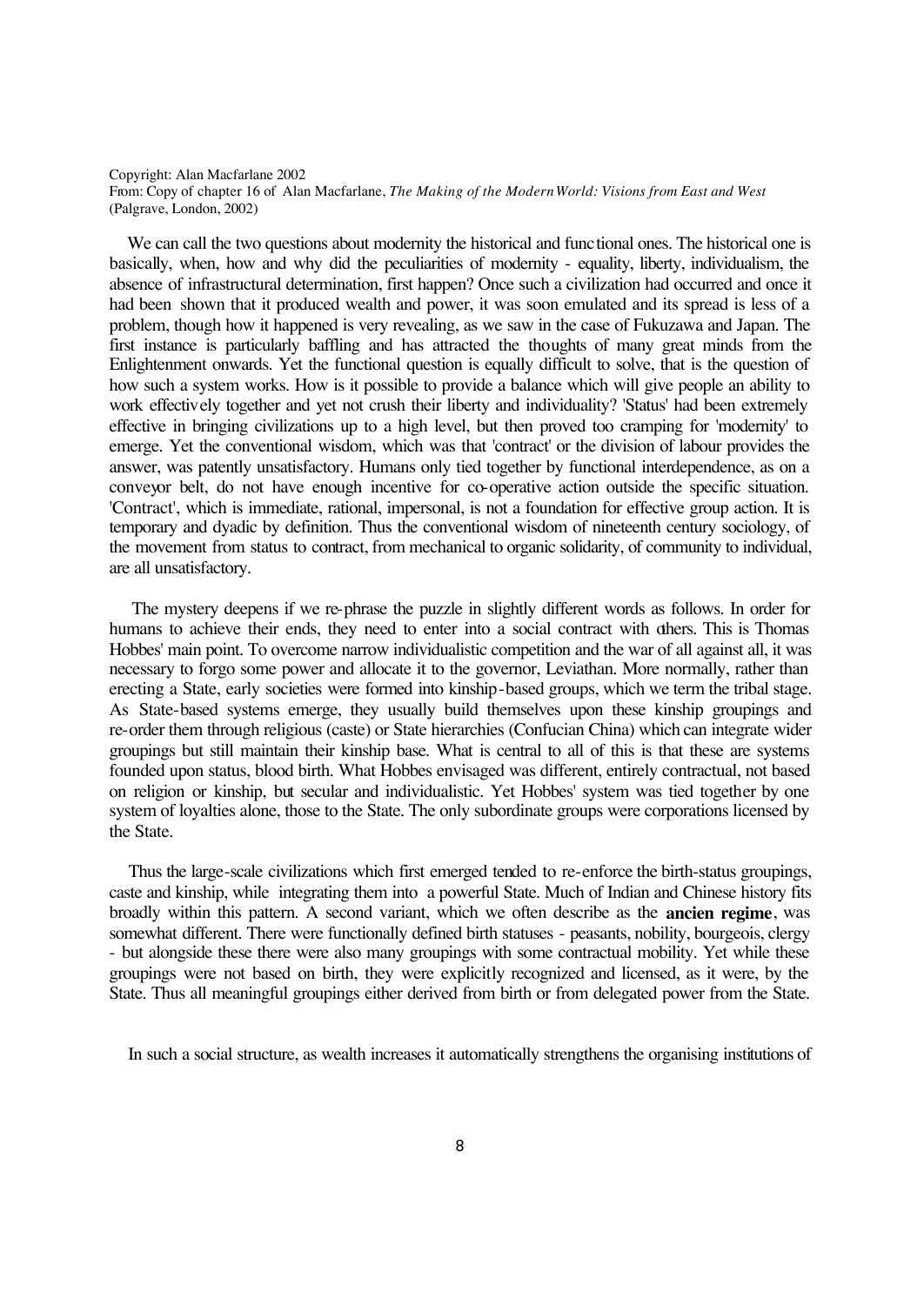the system. Part of the wealth will flow towards birth-based institutional groupings, whether of kinship or religion, re-enforcing kinship and caste. Part of the wealth will go to strengthen occupational and hierarchical blood divisions, between workers, priests and warriors for example. Part of the wealth will go towards increasing the power of the State. Each of these institutional orders will cast a jealous eye on the wealth producers, whether peasants, merchants or craftsmen, and try to siphon off as much as possible of any new surpluses they make.

In such a normal course of events a productive system tends to become over-rigid. All attempts to set up groups other than those based on birth are seen as threats to the kin or the State. Religion often provides the one achievement-based alternative, but by definition is not meant to engage too much in wealth production. Thus the general tendency is for hierarchy, whether based on ritual, class, kinship or political forces, to increase over time. So it is clear that wealth and new technology tends to inflate or feed into the pre-existing structures.

How, then, did something different emerge, which neither fell into the trap of too-powerful birth-based or centralized political systems, nor a too fragmented and individualistic, Hobbesian, world? How could civilizations avoid the Scylla of Status and also the Charybdis of Contract? The way, obviously, lay through some combination of the best of both; the affective, emotional ties of status, the flexibility and efficiency of contract, forged into something new. This new arrangement must allow a new kind of grouping to emerge which had certain unusual properties.

\* \* \*

The mystery of how our world came about and, in particular, continues to exist, is made even greater if we investigate the moral, social and psychological costs of the new kind of civilization which has come to dominate the world so recently. The contradictions at its heart were a central concern to all of the great Enlightenment thinkers and we need to be reminded of their message.

If, basically, the essence of modernity is an ever-vigilant patrolling of the borders between spheres, one is left with those problems of living in an Open Society which many, including poets such as Blake and Yeats, or political philosophers such as Popper, have documented. People are often forced to live in a dessicated world of compromises, captured so well by Alexander Pope. They cannot afford to let any particular drive win out for long. All power tends to corrupt, so power must be muzzled. Kinship loyalties and warmth must be held in check and love can seldom be unreserved. Belief and ritual must be tempered and all ethical judgments are provisional and relativistic. Even the pursuit of wealth has to be moderated and many areas are put 'out of bounds'. All knowledge is provisional, all action is tempered by the knowledge of its hidden cost.

The benefits of this modern world are huge: personal liberty and autonomy, an equality of sorts, and wealth undreamed of for vast numbers of people. The consumer revolution deadens the pain of the loss of integration and meaning and few would go back. But the costs are only just below the surface and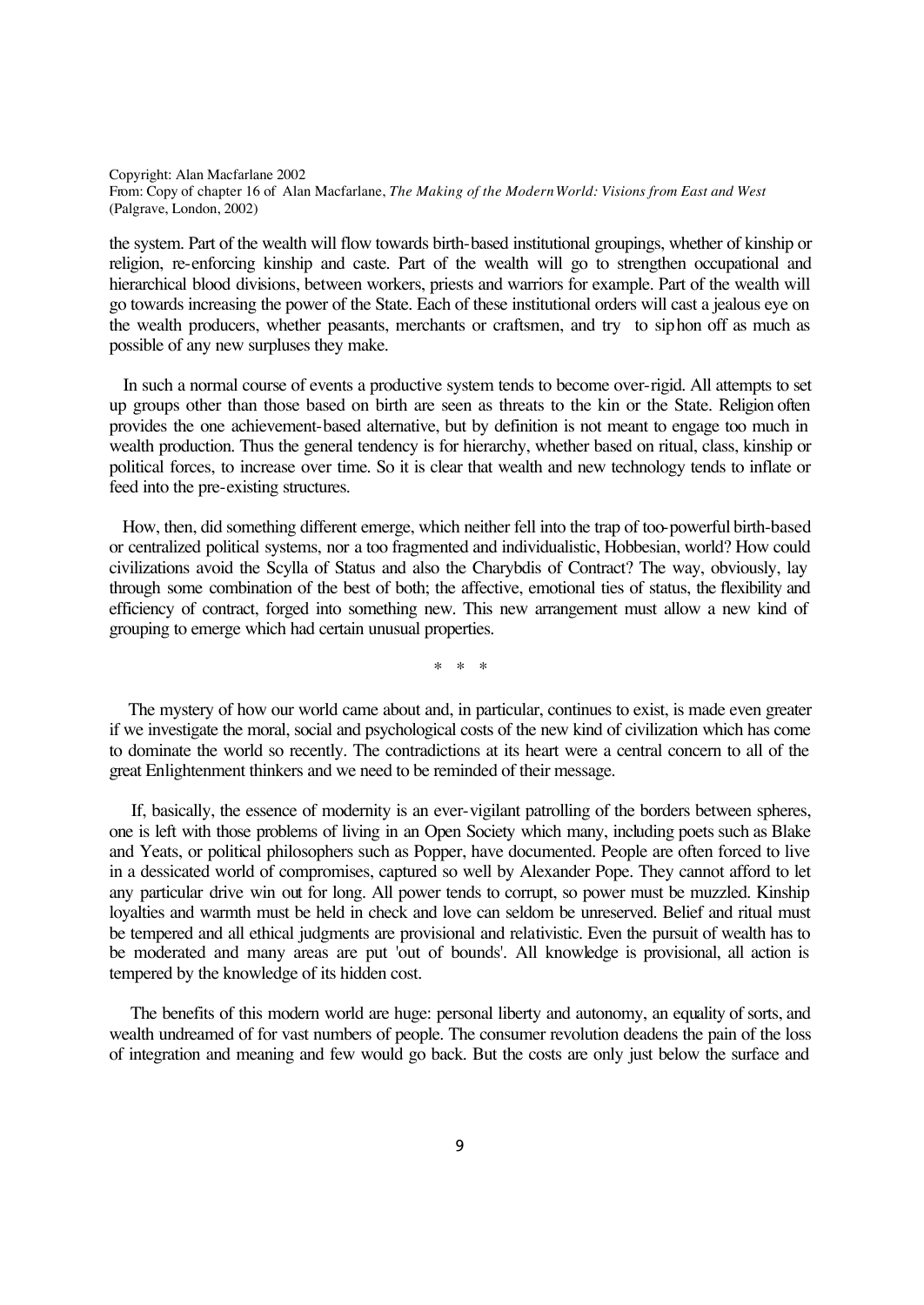when a prophet arises who promises the re-integration of life, the overcoming of alienation and anomie, the togetherness of a purpose, whether a Mao, Hitler or Pol Pot, many are ready to abandon their somewhat dessicated lives of efficiency in order to surrender to the new wholeness. Or they may be attracted to the ecstasies and loss of self of a new Pentecostal religion or New Age faith. For most, however, there are only oases of togetherness, in drink, friendship, sport, music and the institutions of civil society. Much of life is lived in restraint and rational balance.

As well as the costs to the inner core of the modern world, there are the costs incurred as this world spreads outwards, undermining all closed systems through its conspicuous economic success or military might. Local worlds of meaning are drained and a technocratic, managerial, ascetic world partially replaces them. One recompense is the dream of material wealth and leisure. Another is the forms of associationalism in sport, business, religion and elsewhere which partially overcomes the separateness of the lonely crowd. With the fall of communism, the only surviving holistic world system offering an alternative to the Open Society is Islam.

To many of its critics the modern world is fairly repulsive morally, and psychologically almost intolerable. Yet others believe that it is the worst of all possible systems, except for all the rest, which are even worse. The hedonism, loneliness, lack of purpose, contradictions are unattractive, but the world of communistic, fascistic or other totalitarian systems are even less attractive in the long run both at the personal level and in terms of what they produce. Liberty, equality and the pursuit of happiness may not encompass all the lofty goals humans can pursue, but there are worse. The modern world that emerged over the long centuries has turned humans into great lords of all things, yet they remain a prey to all, including their own inner self-doubt.

All of this means that humans are not blissfully happy in our modern world. It has a number of the properties of anomie, alienation, loneliness, coldness described by a great many authors. In particular the individual is held in perpetual doubt, as Pope had so elegantly described in his 'Essay on Man'. Every action has a cost as well as a benefit, enthusiasm can be crushed, there are no certainties. This is one of the great attractions of play, art and romantic love, a moment of re-integration and meaning. Usually one has to settle for a compromise between almost equally balanced loyalties and demands. Yet the balancing of them and the constant contradictions are probably also the cause of the energy of modern civilization. Some kind of fission or explosion occurs again and again. It is those societies where fusion has completely dominated which appear to become inert.

\* \* \*

So there have been a number of insights provided by the comparative and historical method of the great thinkers who have surveyed the great transformation. Firstly, they have established the central peculiarities which I have discussed briefly above. Secondly, they have seen that the essential bridge to this new form of civilization was England, though later transferred elsewhere. The third clue lay in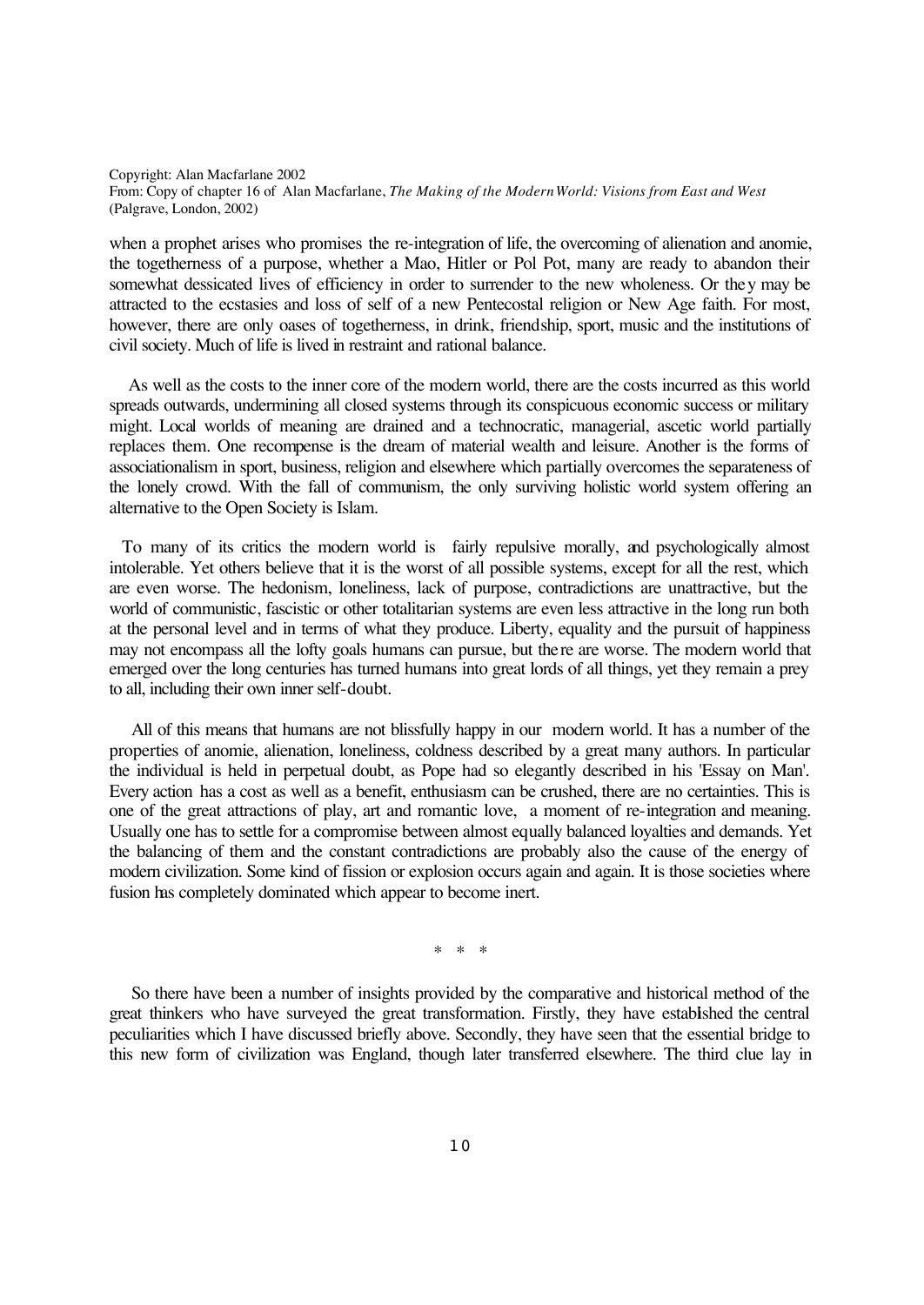relation to the functional question. Something had to be found which would join people together, but the ties must not be based on blood and birth, but must be fluid and be able to balance the allegiances of group and individual, providing the affective warmth of kinship and religious devotion, without being based on kinship and religion.

So by the 1870s the problems had become quite focused. The West was decidedly peculiar in its lack of infrastructure and in its deep contradictions arising out of the separation of spheres. This was noted by outsiders such as Fukuzawa as well. No other civilization in world history had been like this and it was somehow tied to the wealth, productivity and power of the West which now confronted the world. So how had this happened and how did it work? The answer seems to lie in the history of England which, well before 1870, was the dominant imperial power. And within England the answer to the question of how it worked seems to lie in some alternative to the primordial institutions, that is in the various imagined rather than actual communities, not the nation alone, but all the imagined and invented communities of civil society.

The solution or heart of the mystery lay in the hybrid nature of what emerged. The overcoming of the contradictions between status and contract must lie in a new form of association. This new entity must be 'incorporate', that is have an enduring body, yet it must not be set up by blood (kinship) or by religion, or by the State. It must be answerable to itself. Yet it must be recognized and tolerated by these jealous institutions. Secondly, it must be recruited and selected on the basis of choice, both of those within the group and those outside. It must be based on achievement rather than ascription, with a right to recruit and expel and a tendency towards recruiting on the grounds of merit and efficiency. Thirdly, it must be able to pursue goals and protect itself from the encroachments of jealous rivals, goals which are rather specific and which are not thrown off course by wider considerations. In other words, it needs to encase a set of individuals and give them a co-operative and protected space where they can pursue the goals of the group.

All civilizations develop temporary, if often weak, versions of this; flower arranging circles, mutual credit associations, coffee-house cliques. But as soon as any of these gain conspicuous success or begin to accumulate wealth, they tend to be crushed by their rivals. The family resents the time and emotional attraction of groups of this kind; the Church bans Masonic-type institutions; the State crushes any large-scale organization or meeting of potential subversives. Thus nothing much can develop in the interstices between the dominating institutions of kinship, religion and the State.

What is extraordinary, and so beautifully described by Maitland, is just that development of the myriad sets of such institutions over time in the rather odd civilization of England. The Trust provided just these features, an enduring or embodied entity larger than the individual, recruitment on choice and merit, toleration by the State, religion and kin, providing a sense of mutual sharing and co-operation in pursuit of some goal. Its fruits, as Maitland showed, are to be seen in many fields, in religion, politics, economy, social clubs. One possible side-effect or connection he only touched on is between these new entities and the world of sport and games. He did note their immense importance in sport, as in the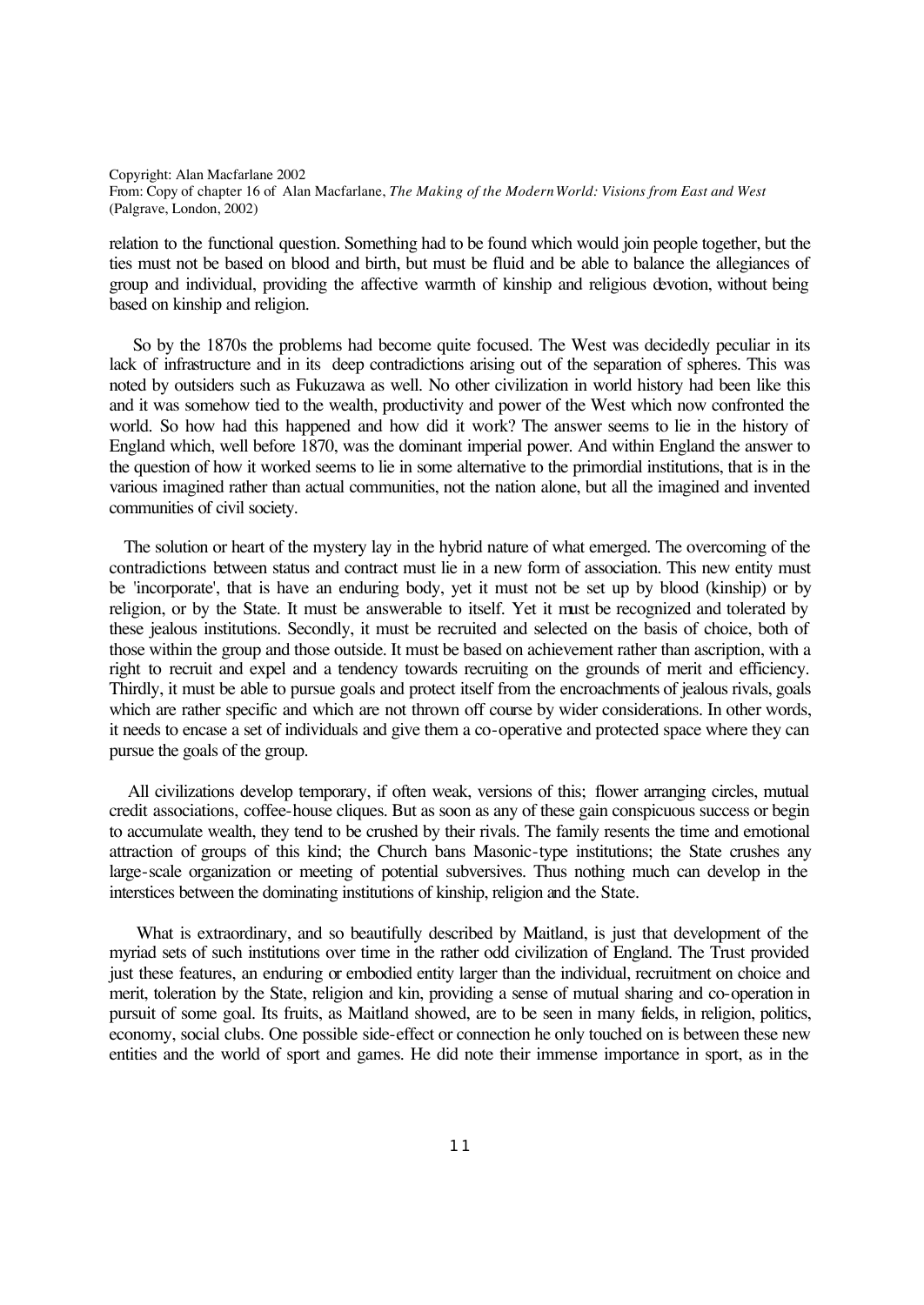Jockey Club or the M.C.C., but this was only the shell. The extraordinary fact that almost all team games were invented or developed in England from the later middle ages on, rugby, football, cricket, hockey and so on, is surely not a coincidence.

Firstly these games need the organization within which they could occur, the bounded areas of space, time and attention that permits a group of people taking time away from the calls of economy, kinship, State and religion, to kick a ball about or whatever the activity is. This is provided by the 'club' with its rules, pitch, club house and so on. And then that extraordinary blend of competition and co-operation, self-love and social obligation, which is the quintessence of team games, is encouraged. It is the template for all other kinds of collaborative behaviour. The goal is to win, in sport, war, wealth production, pursuit of merit. The rules are known and involve mutual responsibilities as well as personal gratification. The boundaries of the activities are strictly policed. In theory, during the game itself, the demands of kinship, faith, social status, political power should be excluded, if possible. The game is the thing. The same spirit of those who pool their talents and assets to form a trading company, bank, operatic society or a legion of 'Quangos', quasi-autonomous non-governmental organizations, or what is often referred to as 'civil society'.

Once these middling groupings have gained a foothold and been allowed to develop, they soon reach a stage where the inflow of increasing wealth is fed into them. They are like middle-sized plants, filling in densely the space between the high vegetation, the tree-tops of the State and Church, and the single individuals or family on the forest floor. In most civilizations, this middle level has been increasingly cut away, leaving a huge space between the State and the Established Religion on the one hand, and the clinging bed of short, flattened, lateral links that is the extended family. But once the peculiar associations start to flourish, as Tocqueville noted in America, or Fukuzawa tried to encourage in Japan, they crowd into this middle area, weakening the despotic power of the two extremes, the roof canopy of State and God, the amoral familistic demands of the kinship groupings. Loyalties are multifarious, activities are protected, there are huge advantages to be gained from associating for numerous purposes. A world of clubs, companies, fellowships, sects and so on emerge.

This is the safeguard of liberty and equality, as Montesquieu, Tocqueville, Maitland and Fukuzawa all realized, protecting the individual from the tendencies towards political centralization or over powerful demands of a familistic or religious kind which stress uniformity. Emerging diversity, co-operation with competition, flexibility, constant new forms of organization and innovation are encouraged. This is the secret of the strength and vigour of England, then America, then Japan and now much of the world. It has swept over the world along with English language, law and games, all of which are linked to each other.

For the first time, increasing wealth fed into the middle parts of the system, rather than top and bottom. A prosperous, bourgeois, middle-class world emerged, full of competing small-scale groupings, 'teams' one might say, which tried to outdo each other whether at football, in interpretation of the Christian bible, trade with the Indies, political power. Parties, clubs, associations, these are the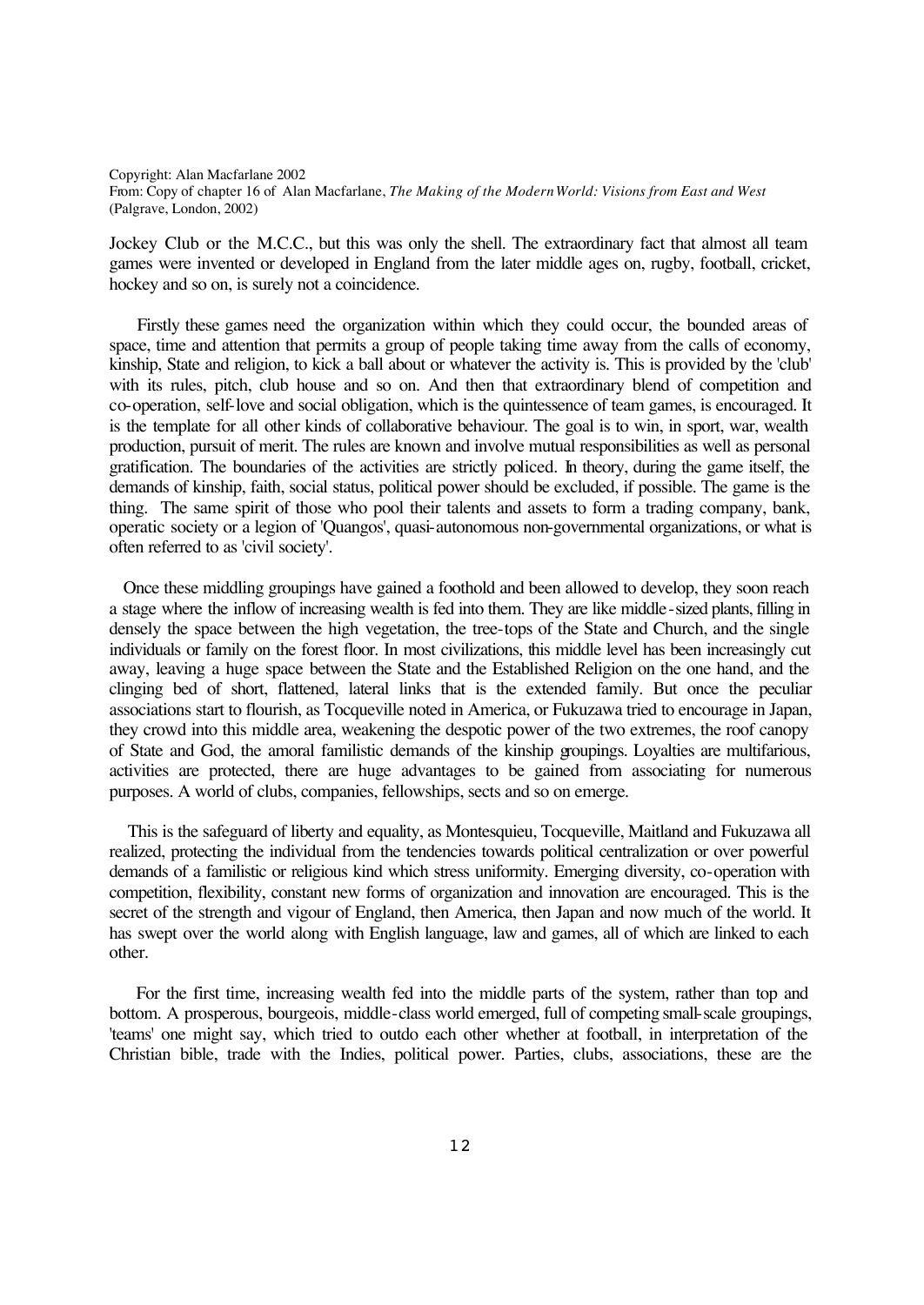organizational secret of modernity. Only they could effectively overcome the two extremes of anomie/contract or holism/status. They made tolerable the separation between different parts of a society and indeed help to maintain it. They constitute the increasing division of the world into small, meaningful, social spaces which cross the boundaries of primordial loyalties. The grounds of recruitment are not status, but contract, but once formed they have some of the warmth of kinship, without the open-ended claims. And because there are many of them, and none has a monopoly, none can become absolutist. Whether competing political parties ever jostling for power, or religious sects, jostling for salvation, or scientific and artistic associations, competing for truth or beauty, or social clubs, competing for leisure and jollity, or economic associations, competing for wealth, they provide the individual numerous places to develop her or his creativity and energy. The Japanese developed this through a peculiarly flexible sort of kinship system, the English through the Trust. And on these developing institutions were laid the foundations of the first escape into modernity in East and West.

\* \* \*

One of the characteristics of this world of associations is, of course, that if you are brought up in it and it surrounds you, it becomes invisible. Associationalism is now so 'natural' to the British and Americans that it seems to need no explanation, and it would hardly be such peoples who discovered the power of associations. It tends to be those who have lost or have weakly developed associationalism who first notice its importance. Nowadays it tends to be those, for example, from an East European background who are interested in what will replace communism who praise civil society in the West and stress its centrality.<sup>10</sup> In earlier times it was those outside Europe, like Fukuzawa. Even earlier, it was the French and Scots, living in recently **ancien regime** or clan societies, dominated by status, who were astonished by this peculiar phenomenon.

The new dimension added through Maitland's rejection of Sir Henry Maine's theory of the movement of all progressive societies from status to contract was the historical documenting of the accidental and artificial development of civil society, which for the first time became dominant in a world civilization. Democracy, liberty, equality and wealth all have their roots in this common, largely invisible, bed of associations. Its emergence was an accident, its survival precarious. The infant could easily have been strangled and if Henry VIII or Hobbes had had their way, the intestinal worms that fed within the body politic would have been poisoned and evacuated. If they had been, the desire to unite in the pursuit of wealth, power, knowledge, would no doubt have been expressed in the multitude of secret societies, Masons, Rosicrucians, Mafia, Triads, Yaku-za and so on which infest other bodies politic.

In the majority of historical cases there are the fully accepted, status-based, structures and against them the prohibited secret organizations at war with the State. The constant tension saps both parties;

<sup>10</sup> See for example the work of E.Gellner, particularly **Conditions of Liberty** and, for a more critical assessment, from an East European perspective, Hann and Dunn **Civil Society**.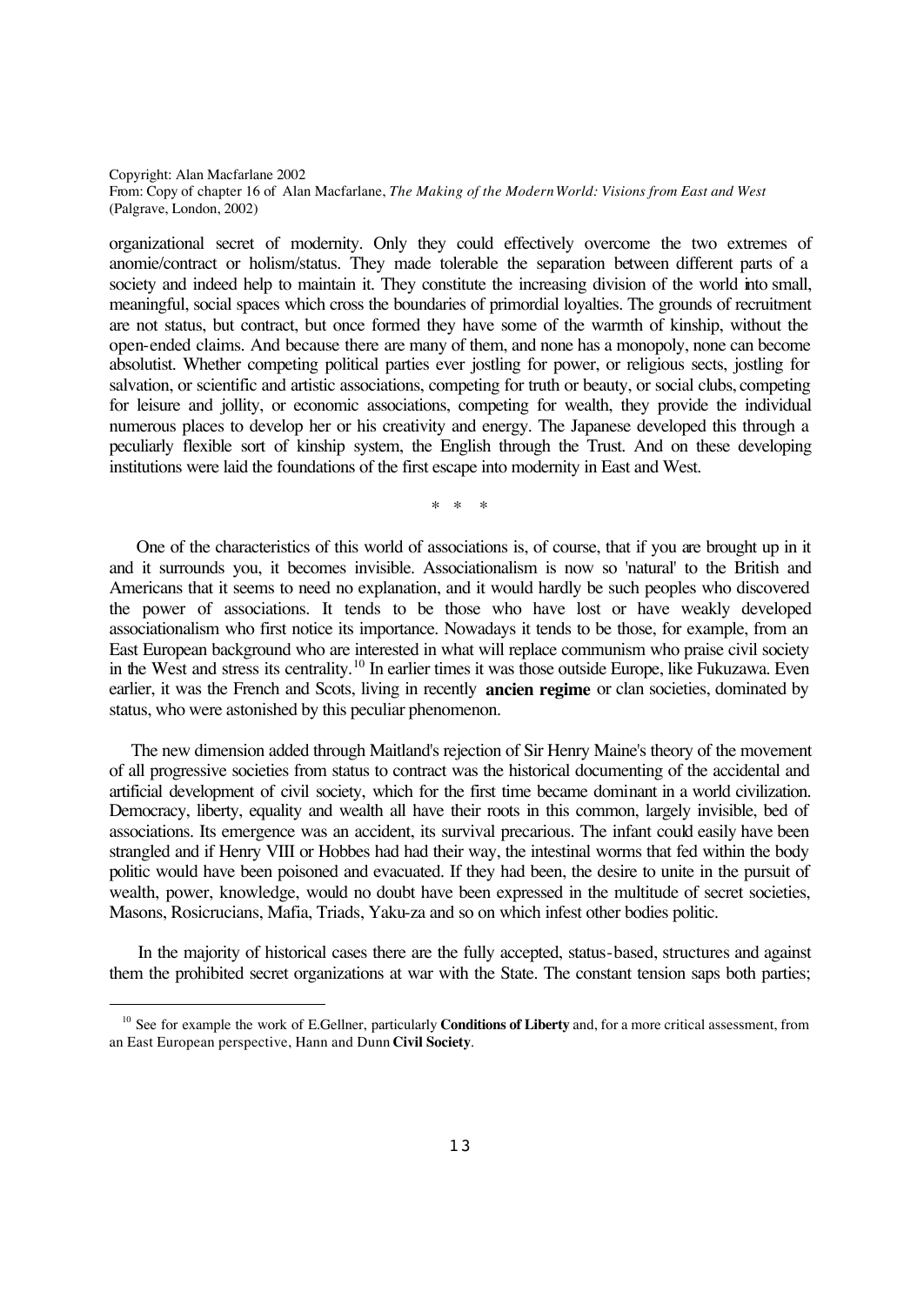the costs of secrecy and the costs of policing are equally great. What is extraordinary in the Anglo-American tradition is that the associations were relatively open. There was little prohibition or interference. The sects, parties, clubs, companies, fellowships, were not driven underground into a world of an 'informal' or 'black' economy, polity or society. They worked with the State and the Established Church. They paid their taxes, observed the rules of the State, were composed of the most upright citizens who were proud to declare their membership. Hence wealth, power, sociability, knowledge could all be pursued openly. There was little of the friction of surveillance, of intrigue and secrecy. Nor was it difficult to spread successful solutions to practical problems.

As soon as a sect or company or club was set up which appealed to others, the open market in associations encouraged competitors. And the rewards of belonging to such units, whether material or symbolic, did not have to be laundered in any way. The encouragement to honesty, trust and mutual respect, rather than fear, deceit and mutual suspicion is enormous and the advantages of such an open society, whether in the pursuit of truth or wealth or social worth, were decisive. The 'black' alternative systems and double standards which are increasingly the bane of the former Soviet Union, India and many parts of the world, were, on the whole, absent.

Thus at the level of the nation, that same favourable mix of diversity within a common uniformity occurred at a localized level. This encouraged the splitting up of the sources of power, wealth, sociability so that centralization and rigidification became more difficult. As soon as some monopoly began to build up, it was automatically outflanked by smaller, but nimbler, rivals. Even the State itself found itself deprived of many of its lucrative functions by sets of individuals combining in associations which had 'privatized' policing, money making, entertainment, knowledge generation.

As Tocqueville had pointed out, this meant that the almost powerless individual could become strong through associating with other like-minded individuals. Whether through a trades union, a women's institute, a suffragette organization, a slavery abolition society, a disability action group, a minority religion or whatever, a plurality of voices were heard and hitherto disadvantaged groups started to improve their position. Normally, in other countries, protest from such groups, or even a recognition of their common interests, was crushed. Yet the associations gave them power. And this power was at a meaningful level. Marx glumly encouraged the workers of the world to unite, well aware that class solidarity was too nebulous, too factionalized, to be strongly felt. But like-minded individuals could join in communities which could be strongly imagined because they were small enough, directed enough, to make people feel part of a rule-bound local organization. People could play for and identify with a football club or religious sect. It is more difficult for them to imagine themselves deeply devoted to 'football' or a world religion in the abstract.

In order for the modern world to emerge it was necessary not only to set up a new economic organization, a new political order, or even a set of oppositions and separations between the basic ties and demands of religion, politics, economics and kinship. Somehow the old dichotomies, community and individual, status and contract, rulers and ruled, had to be overcome. Or if one were to put it in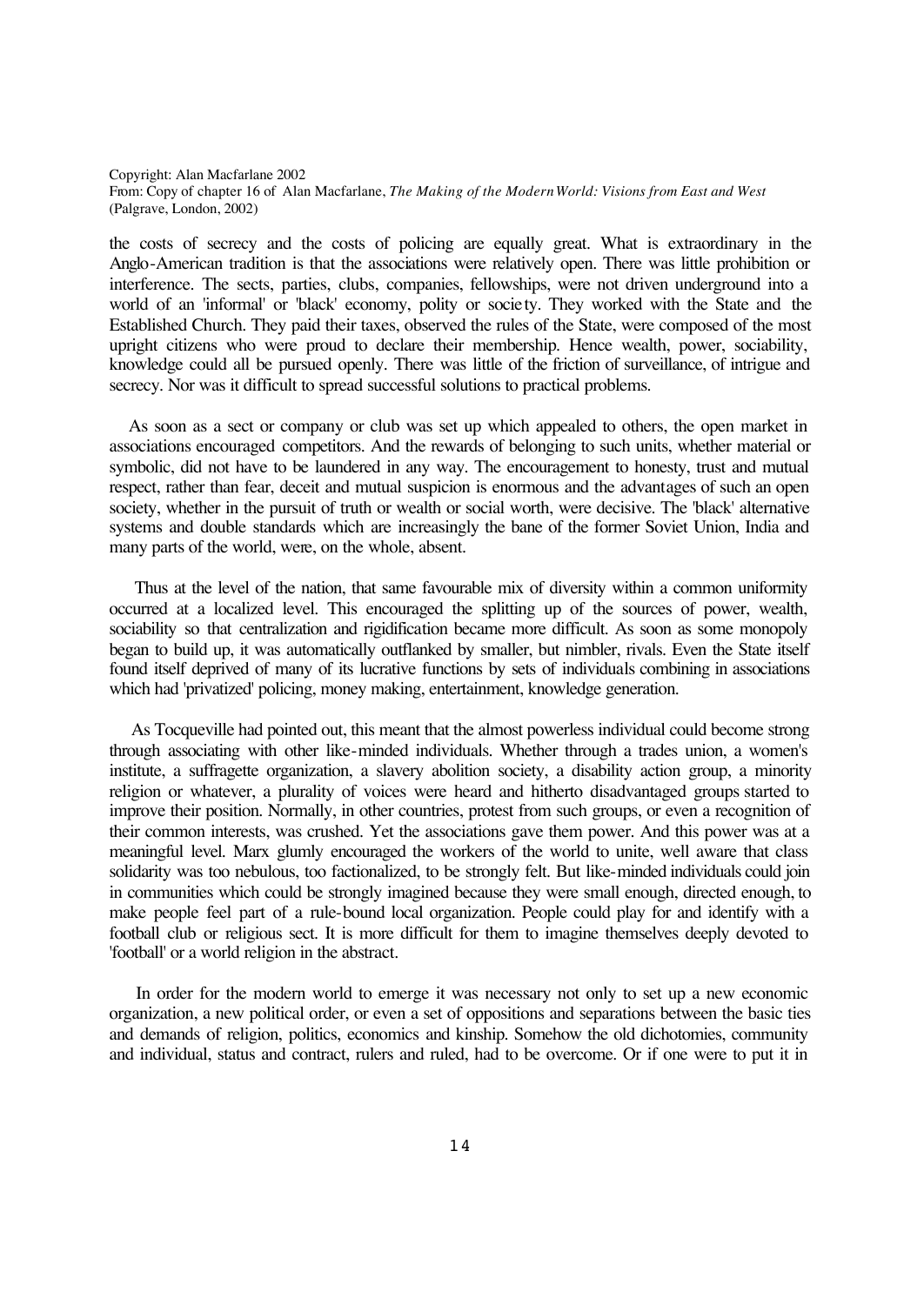Darwinian terms, the selfish gene is not enough. Free competition leads to Hobbes' nasty, brutish and short life. But the other extreme, the complete fusing of the individual in the organic whole is not satisfactory either, leading in extreme cases to the worlds of Stalin, Hitler, Mao and Pol Pot. A tension between competition and co-operation, self-love and social, has both to be maintained and, at the same time, resolved.

When Bernard Mandeville in the early eighteenth century began to speculate on these problems, it was clear that somehow a resolution of the conflict between 'private vice' or self-love, and 'public benefit' or social good, was possible and the 'grumbling hive' worked.<sup>11</sup> Yet neither he, nor, to a large extent, even the Enlightenment philosophers could work out how the trick was performed. In the second half of the nineteenth century, Maine, Tonnies, Marx all applied their minds to the same problem, but none really came up with a satisfactory answer, for they either thought in terms of binary oppositions (Maine and Tonnies) or tried to return mankind to some primitive, pre-oppositional, situation (Marx). Maitland accepted the disassociations and the disenchantments, the contradictions and the separations. Yet he saw beyond them to new forms of mixture of status and contract, of community and individual, which had until relatively recently never underpinned a civilization. Developing insights of Tocqueville on associations, anticipating recent work on civil society, he saw how humans had invented a system which encouraged the development of numberless small, imagined, communities which still preserved individuality.

These little groupings had bodies, they were emotionally and organisationally more than the sum of the parts, yet they were also artificial bodies. They were not based on birth or inheritance, nor were they merely chartered off-shoots of the State. They were autonomous, yet regulated lightly, recognized yet largely ignored, 'nobodies' in Maitland's phrase, yet they filled the teeming middle space of open, democratic societies. This multitude of associations were the bane of all authoritarians, they needed to be 'bundled up' into the State according to those from Hobbes, through Rousseau, to Hitler and Mussolini. If they could not be incorporated into the body politic, they must be exterminated if possible. All alternative groupings to the State, whether these are artificial entities or ethnic ones, must be broken down, destroyed. As the French Revolutionaries quoted by Maitland had declared, there must be no other loyalties than to the State. A world of State and citizen alone, with no cross-binding ties between citizens not mediated through the State, was proclaimed.

\* \* \*

One keen insight into the importance of non kin-based associationalism is given by Fukuzawa, who saw it from the outside. He had experienced in his childhood a world dominated by the institutional rigidities of hierarchy and the conformities of holistic familism. He had started to escape from this in Japan by moving from his home town into the great cities of Osaka and Tokyo. Yet in neither of these,

<sup>11</sup> Mandeville, **Fable**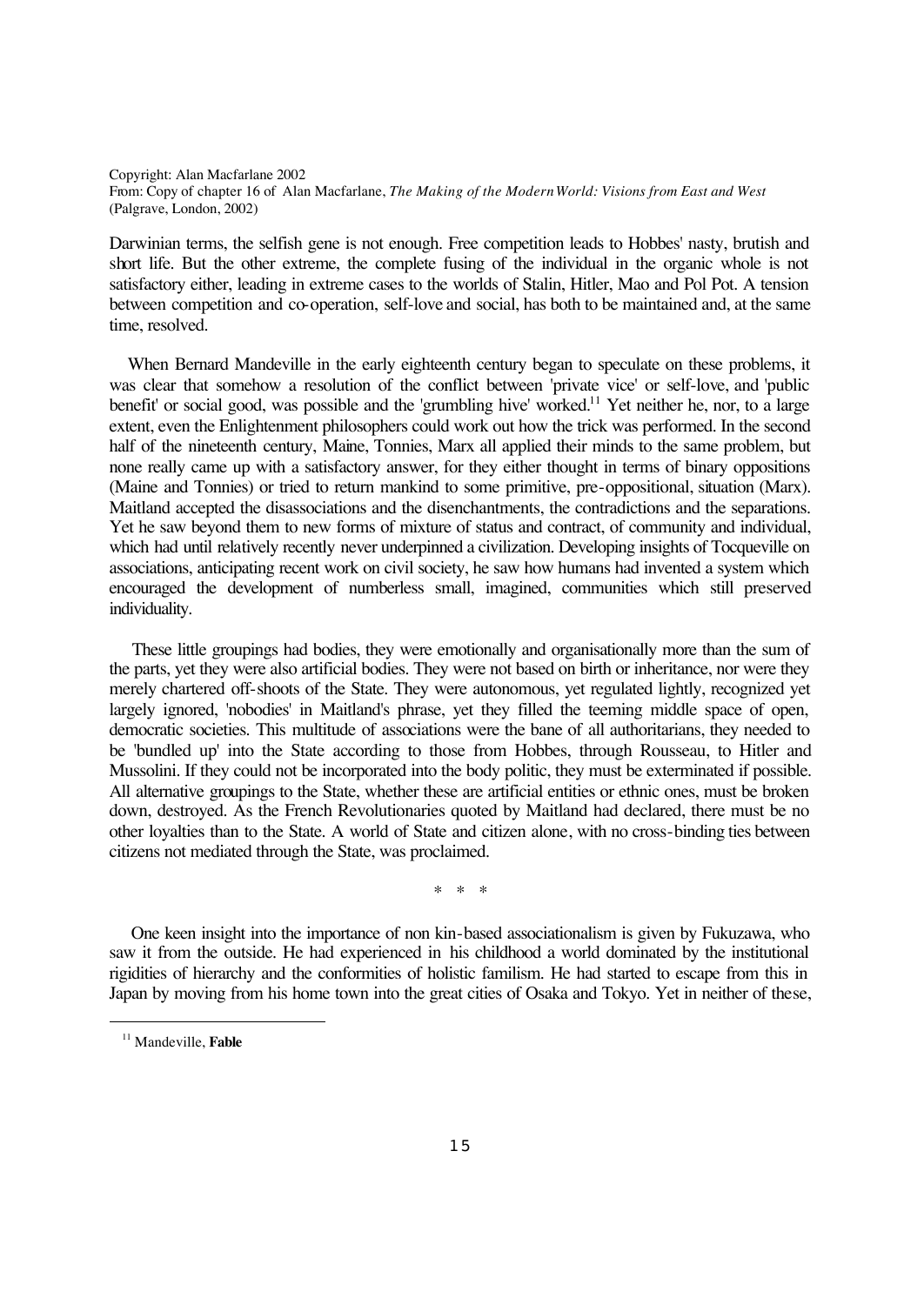beyond the glimpses in Ogata's school and elsewhere, could he see how a new institutional order could be constructed. This is what fascinated him on his visits to the West and particularly England where he was intrigued by various types of association.

So when Fukuzawa returned to Japan he tried to build up both the institutions and the arts of associationalism, that 'civil society' which alone could provide the foundational structure for modernity. There were the social and political clubs of the West, so he founded the Kojunsha social club in Tokyo, which survives to this day. It was specifically designed to emulate the London clubs, to foster discussion and a mature approach to politics, a place to talk and create networks of trust and information, share warmth and solidarity. Another kind of association, for the pursuit of knowledge, is the university, an archetype in the West of fellowship and equality. The university had been crucial in the development of western arts and science, yet it had never developed in China and Japan. So Fukuzawa started a high school which later developed into the first private Japanese university, Keio.

Or again there were the exchange banks of the West, without which Japan was losing much of its wealth. So he helped to set up one of the first new-style banks. Likewise he was active in the effort to form a modern police force and founded one of the first daily newspapers. Yet the institutions of association were not enough. He needed to go further, for without the skills to use the institutions they would never work. Practices which had long been taken for granted in the West, the arts of structured conversation, the art of the conference or public meeting, the art of making and listening to speeches (and even of clapping), the art of argument and methods of proof, the art of keeping the accounts of associations in order, all these basic skills had to be learnt for they existed, if at all, only in rudimentary form in Japan before the 1870's.

So Fukuzawa wrote a book on the art of public speaking and built a 'speech hall' in which to practice it. He wrote about the art of argument. He wrote a manual to introduce double-entry book keeping. And in all his writing and public speaking he kept his style simple and accessible so that real communication could take place. Through this and his best-selling descriptions of Western institutions, including the numerous techniques of civil society, he helped to undermine the older, rigid order and replace it with a more open, pluralistic and associational one. Thus he showed both an appreciation of the secret of Western civilization, the separation of spheres, and a deep understanding of the organizational technology of civil society which makes such a separation possible. He learnt from England, Holland and America the ways in which to open up a society, to build up those counter-vailing institutions, those 'secondary powers' which Montesquieu and Tocqueville and Maitland realized were essential for the pursuit of liberty, equality and wealth. This is why he is a principal architect of a modern, free, equal and wealthy Japan.

\* \* \*

 If, as Tonnies put it, the opposition is between societies based on contract, reason, the mind, in other words **gesellschaft** (or what Maitland translated accurately not as 'association', but 'partnership'), as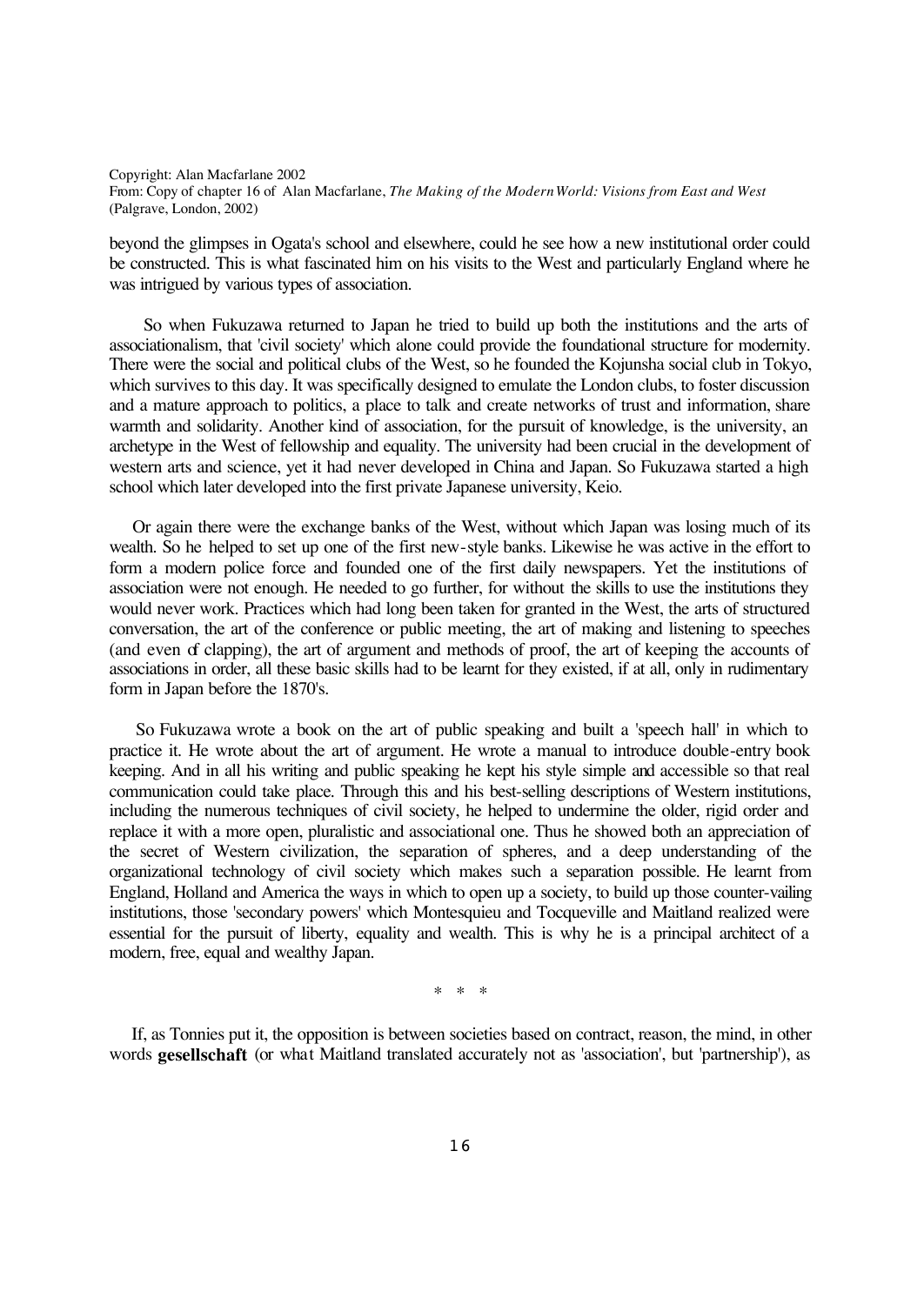opposed to societies based on emotion, status, blood and place, or **gemeinschaft** (community) then modern civilizations, in order to work and be tolerable places to live in, have somehow to find a way to fuse the two. This is what 'fellowship' or trust does. It is vaguely related to clubism, to 'matiness' in the Australian sense, but is not gendered. It makes it possible to set up meaningful, enduring, sub-communities within a basically contractual society. These 'communities' are not based on blood and place, but communities of sentiment as well as purely instrumental and practical goals, which make life worth living and complex co-operation possible. Whether a music club, a rowing club, a ballroom dancing club, a gardening club, a political club, a religious fraternity, a business organization, a charity, or a thousand other organizations, the blend of heart and mind, of emotion and reason, of the short-term instrumental and the long-term affections, of self-love and social, can be achieved. It is this invention of associational institutions which explains why most of the major charitable, social, political as well as economic, political and sporting associations were invented in England. The list would include the RSPCA, Salvation Army, Lions clubs, Boy Scouts and Girl Guides, Oxfam, Women's Institutes, Rambler's Associations and so on almost endlessly. <sup>12</sup> And as Tocqueville had noticed, participation in such self-governing associations are the main bulwarks against dictatorship. The rights of associations are the protection for liberty and all totalitarian aspirants try to curtail them, usually on the pretext of war or the threat of war.

The real mystery is how such anomalous and mixed entities could arise; with too much sentiment to have been achieved by contract alone, with too much choice and reason to be ascribed purely by status. They are logical contradictions, hybrid forms, as Maitland so elegantly described. They are corporate, having bodies, yet not incorporated by the State. They are formally constituted, artificial entities, yet evoking the passionate adherence of their members. Do they have any parallels in the high animals, one wonders, that is associations based on mutual interest and proven capacities independent of birth? Some have lasted up to seven hundred years in the West, the Universities, Inns of Court, religious brotherhoods, guilds and fraternities. Yet the great time of their proliferation was probably the seventeenth to nineteenth centuries when Britain became the richest and most powerful nation in the world. And the whole art of setting up these quasi-groups was exported to America.

This is not to argue that such an associational world had never occurred before or outside the Anglo-American region. This situation of numerous non-kinship, non-state associations is what was characteristic of the small-scale communities of Western Europe in the early medieval period. Thousands of semi-contractual, semi-permanent institutions, religious fraternities, guilds, craft mysteries, liberties, vills and manors, feudal associations, universities were present. It was a community of communities. This was, to a certain extent, also the situation in medieval Japan after the collapse of the Chinese-based civilization in the eleventh and twelfth centuries. Numerous semi-contractual associations of a religious and secular kind flourished. Such periods, as in the free cities of southern Germany or Renaissance Italy, are periods of enormous innovation and energy. Yet they usually do not last for long.

<sup>12</sup> See Veliz, 'A World Invented in England' in **New World**.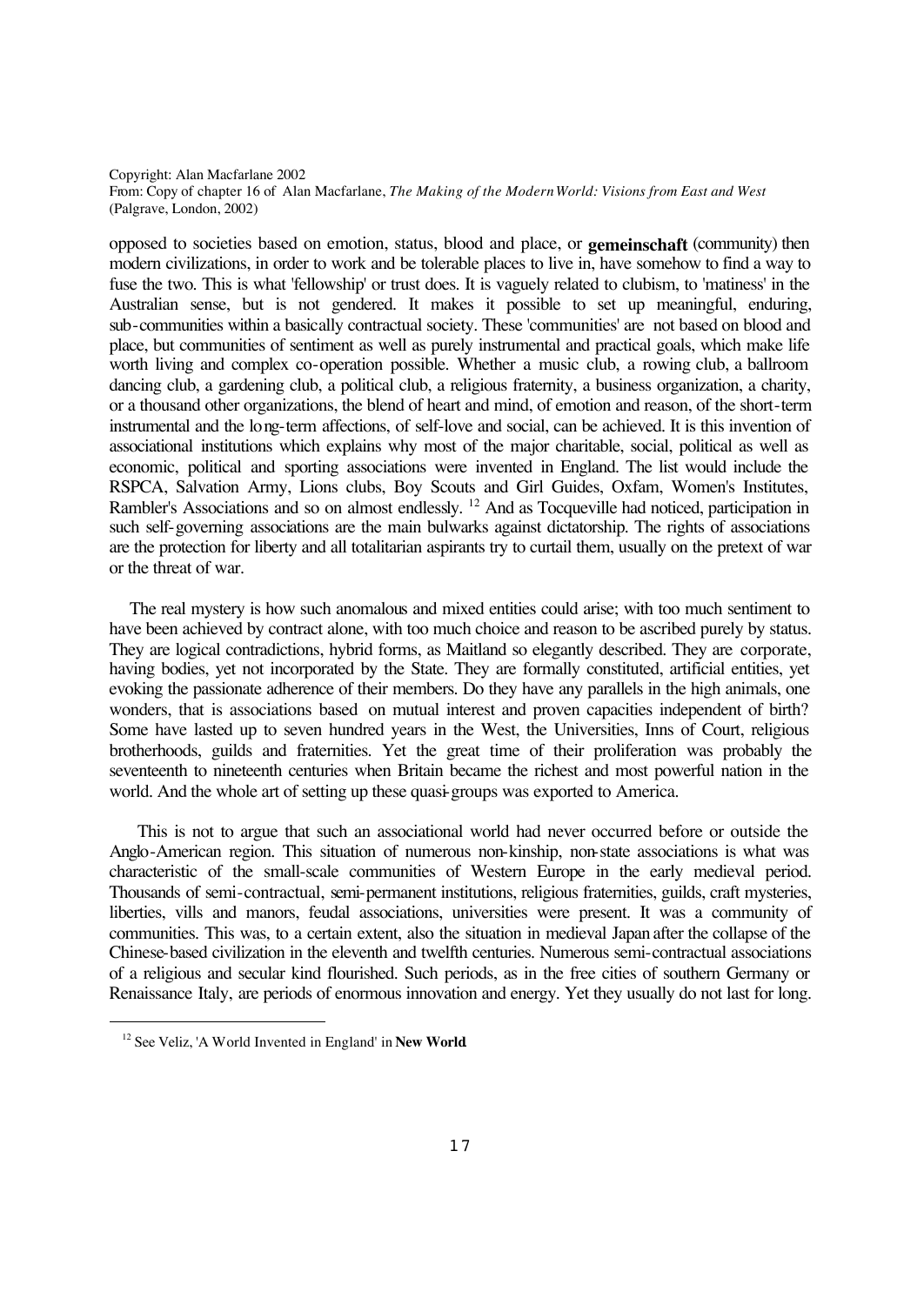The parts are knitted up together, the loose confederations and liberties crushed, a few powerful institutions, Leviathan and the Papacy, grow and absorb smaller entities until there is a new hierarchical and holistic world. This happened in different ways in **ancien regime** Europe and Tokugawa Japan. They were alike in seeing a move away from contract to status. In only one or two exceptional cases, for example Holland, parts of Scandinavia, England, does one see a move from contract and status to something beyond both of them, namely trust and association.

In continental Europe, with its revived Roman Law from the fourteenth century, the new institutions found it difficult to survive and have several times almost been snuffed out in the twentieth century. Likewise it has been difficult for them to take hold in the communist states, which consider all alternatives to the Party with deadly hostility. Nor have they always found great favour in caste-based India or, until recently, in much of Latin America. Only in Japan, where the legacy of medieval feudalism was a society already curiously modern in its separations, even if overlaid with the rigidities imposed after the Tokugawa gained dominance in the early seventeenth century, could the Anglo-American system very rapidly take root, even if it was again temporarily repressed in the period up to the Second World War.

These associations fit with a modern world in various ways. Firstly, they tend to fit within a separated sphere. Whereas the traditional spheres tried to be hegemonic, for example kinship dominated religion and the economy, or politics tried to organize the rest, the associations were located within a particular sphere. A religious sect should not interfere much in politics or the market, a gardening club would not pronounce on religion, a sporting club should not tamper with the market. So these associations did not demand a total, but rather a partial, goal-directed, loyalty. On the other hand, they tended to be more than purely utilitarian. They had rules, demanded commitment, excluded as well as included, had a feeling of community, that is to say of belonging. The call to efficiency in pursuit of certain ends, sport, thought, politics, worship, could be heeded. Yet the individual could also have a sense of mutual friendship, fellowship, meaning, social appreciation in Smith's terms. So the whole was more than the sum of the parts.

As far as the relations between these associational groups go, this was flexible, fluid and quite relaxed. There was sometimes games-like competition, as in a college or university boat race. There was sometimes ranking. But on the whole the structure was maintained, as in other acephalous (headless) systems by the tension between the groups. In the same way, the system as a whole worked through structural tensions and contradictions and oppositions, rather than through a merging of top-downwards authority.

Thus, in theory, through the mysterious contradictions of these new mixed forms of association, the individual can expand beyond the isolation of the lonely crowd, to become part of numerous quasi-groups, the fellowship stretching from transitory ones (the pub or communal hot spring) to an enduring group making or doing things together over the years. Even if each woman and man is not part of a continent, in theory each person can visit islands of fellowship in a sea of atomistic, contractual,